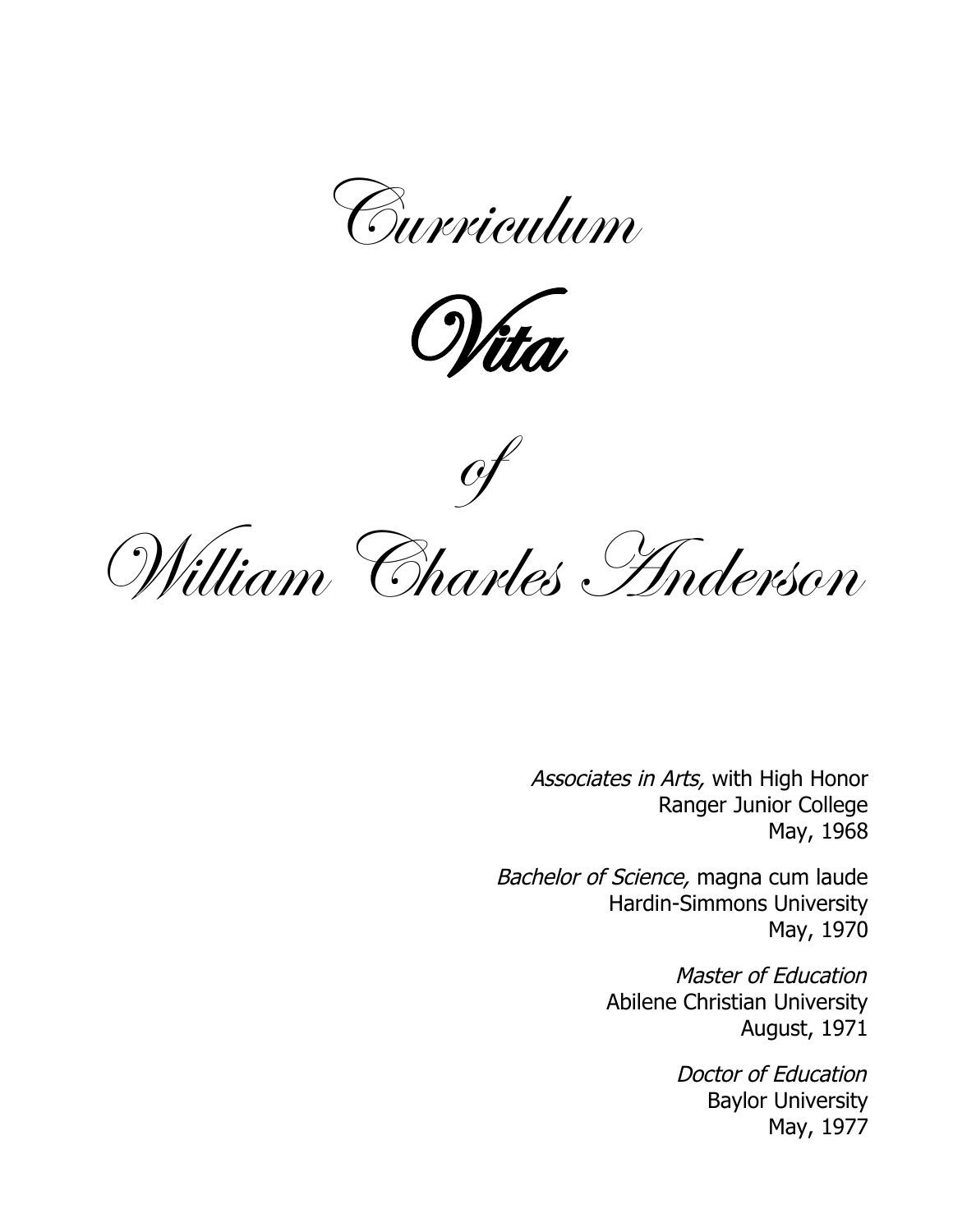# EXPERIENCE PROFILE

| <b>LEADERSHIP</b><br><b>ROLES</b>     | The Anderson School for the Gifted, Talented, and Creative<br>Founder and Co-Director (with Mrs. Anderson), 1995 - Present                                                                                 |
|---------------------------------------|------------------------------------------------------------------------------------------------------------------------------------------------------------------------------------------------------------|
|                                       | Everman Independent School District<br>Assistant Superintendent of Curriculum, July, 1984 - December, 1999<br>Director of Curriculum, July 1981 - June, 1984                                               |
|                                       | White Settlement Independent School Districts<br>Principle, West Elementary (grades K-3), August 1977 – July, 1981                                                                                         |
|                                       | LaVega Independent School District<br>Principal, LaVega Elementary (grades K-3), August, 1975 – July, 1976                                                                                                 |
|                                       | Riesel Independent School District<br>Principal (with some teaching: high school economics and government<br>and elementary science),<br>Riesel secondary schools (grades 7-12), August, 1974 – July, 1975 |
| <b>TEACHING</b><br><b>CAREER</b>      | <b>Baylor University</b><br>Graduate Teaching Fellow, August, 1973 – May, 1974                                                                                                                             |
|                                       | Abilene Independent School District<br>Instructor (grade 5 and coach), College Heights Elementary, August,<br>1972 - May, 1973 and<br>Substitute Instructor, August, 1970 - May, 1971                      |
| <b>BROADCAST</b><br><b>EXPERIENCE</b> | KFMN - FM, Abilene, Texas<br>Creator and Host of "On the Line," a weekly talk show, some sales and<br>Staff Announcer, June, 1969 - July, 1971                                                             |
|                                       | KWKC - AM & FM, Abilene Texas<br>Staff Announcer, April, 1969 - June, 1969                                                                                                                                 |
|                                       | KSTB - AM Breckenridge, Texas<br>News Director, Staff Announcer, Special Events and some sales,<br>February, 1966 - April, 1967                                                                            |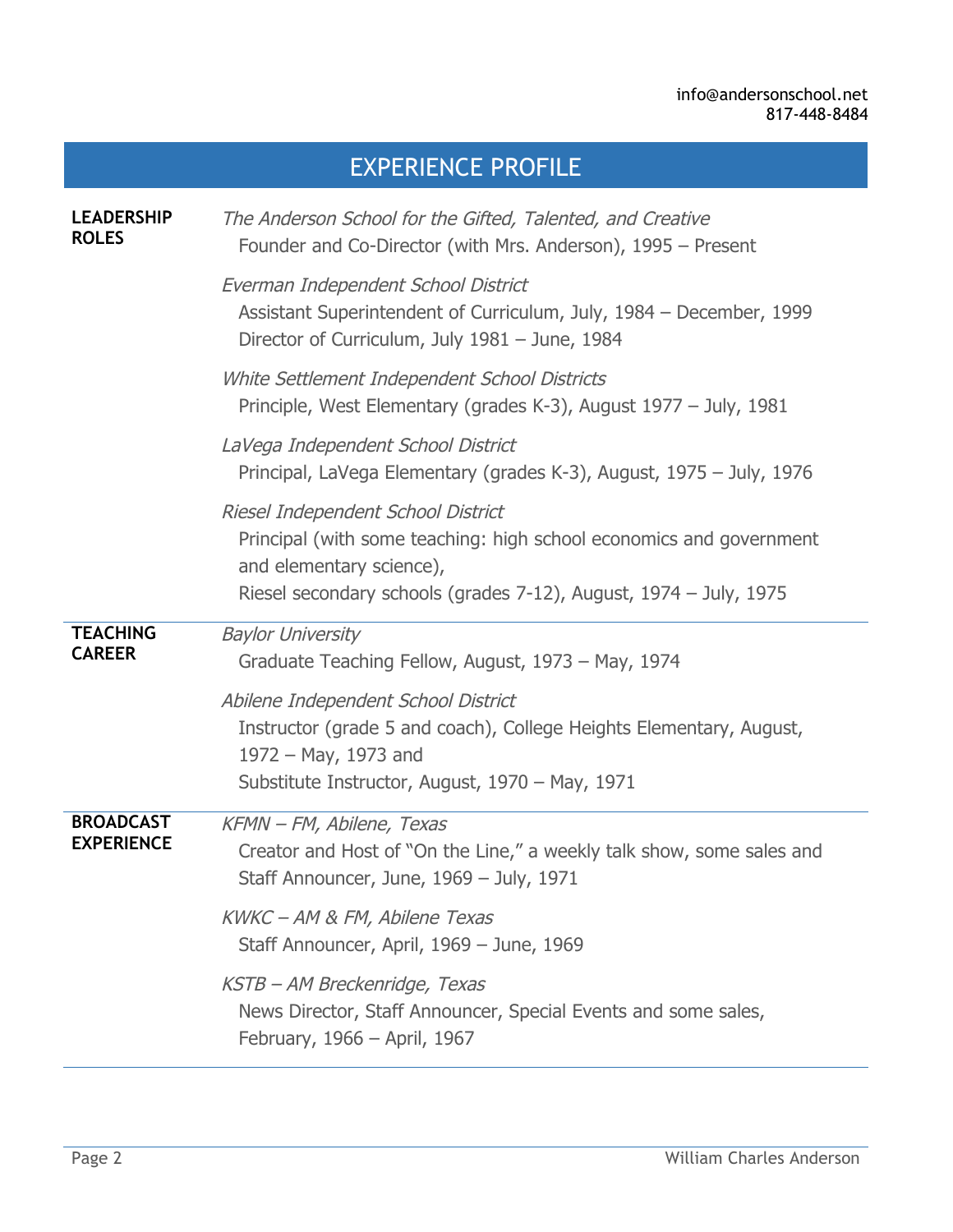# PERSONAL DATA PROFILE

| <b>NAME:</b>            | <b>William Charles Anderson</b>                                                                                                                                                                                                                                                                                                                                                                                         |
|-------------------------|-------------------------------------------------------------------------------------------------------------------------------------------------------------------------------------------------------------------------------------------------------------------------------------------------------------------------------------------------------------------------------------------------------------------------|
| <b>ADDRESS:</b>         | 14900 White Settlement Road                                                                                                                                                                                                                                                                                                                                                                                             |
|                         | Fort Worth, Texas 76108                                                                                                                                                                                                                                                                                                                                                                                                 |
| <b>TELEPHONE:</b>       | 817-448-8484                                                                                                                                                                                                                                                                                                                                                                                                            |
| <b>DATE OF BIRTH:</b>   | August 6, 1948                                                                                                                                                                                                                                                                                                                                                                                                          |
| <b>MARITAL STATUS:</b>  | Married LeVonna Celia Anderson,                                                                                                                                                                                                                                                                                                                                                                                         |
|                         | May 22, 1982 in White Settlement, Texas                                                                                                                                                                                                                                                                                                                                                                                 |
| <b>PHYSICAL</b>         | Eyes - Hazel                                                                                                                                                                                                                                                                                                                                                                                                            |
| <b>CHARACTERISTICS:</b> | $Hair - Brown$                                                                                                                                                                                                                                                                                                                                                                                                          |
|                         | Height $-6'1''$                                                                                                                                                                                                                                                                                                                                                                                                         |
|                         | Weight $-189$                                                                                                                                                                                                                                                                                                                                                                                                           |
|                         | Health - Excellent                                                                                                                                                                                                                                                                                                                                                                                                      |
| <b>PERSONAL</b>         | Reading, writing, music, travel, tennis, camping, and swimming, and                                                                                                                                                                                                                                                                                                                                                     |
| <b>INTEREST</b>         | community service, as time allows.                                                                                                                                                                                                                                                                                                                                                                                      |
| <b>BACKGROUND</b>       | Grew up in (and attended the public schools of) Breckenridge, Texas.                                                                                                                                                                                                                                                                                                                                                    |
|                         | Activities included: Little League Baseball (5 years), Breckenridge Boys<br>Choir (4 years), 4-H Program (4 years), Secondary Band (6 years),<br>Track & Field (3 years), Football (2 years), YMCA swimming program<br>and the Boy Scouts of America.                                                                                                                                                                   |
|                         | Secondary school clubs and organizations included: the Future Business<br>Leaders of America, Ready Writers Club, History Club, Speech Club, and<br>the Breckenridge High School Marching and Concert Bands (Letter<br>Award received – instruments included the Bassoon (concert band) and<br>the Trombone and percussion instruments (marching band).                                                                 |
|                         | Scouting honors & activities include Eagle Scout (at age $12$ – youngest<br>in the Comanche Trail Council), Ad Altare Dei (God and Country) Award,<br>Order of the Arrow (Brotherhood member, Town Chief and the Fiftieth<br>Anniversary Award), Eagle Palm Awards (two bronze, one gold and one<br>silver), National Jamboree (1964), Philmont Scout Ranch, Comanche<br>Trail Council Camp Staff (Camp Billy Gibbons). |

Leadership Positions included Patrol and Senior Patrol Leader, Assistant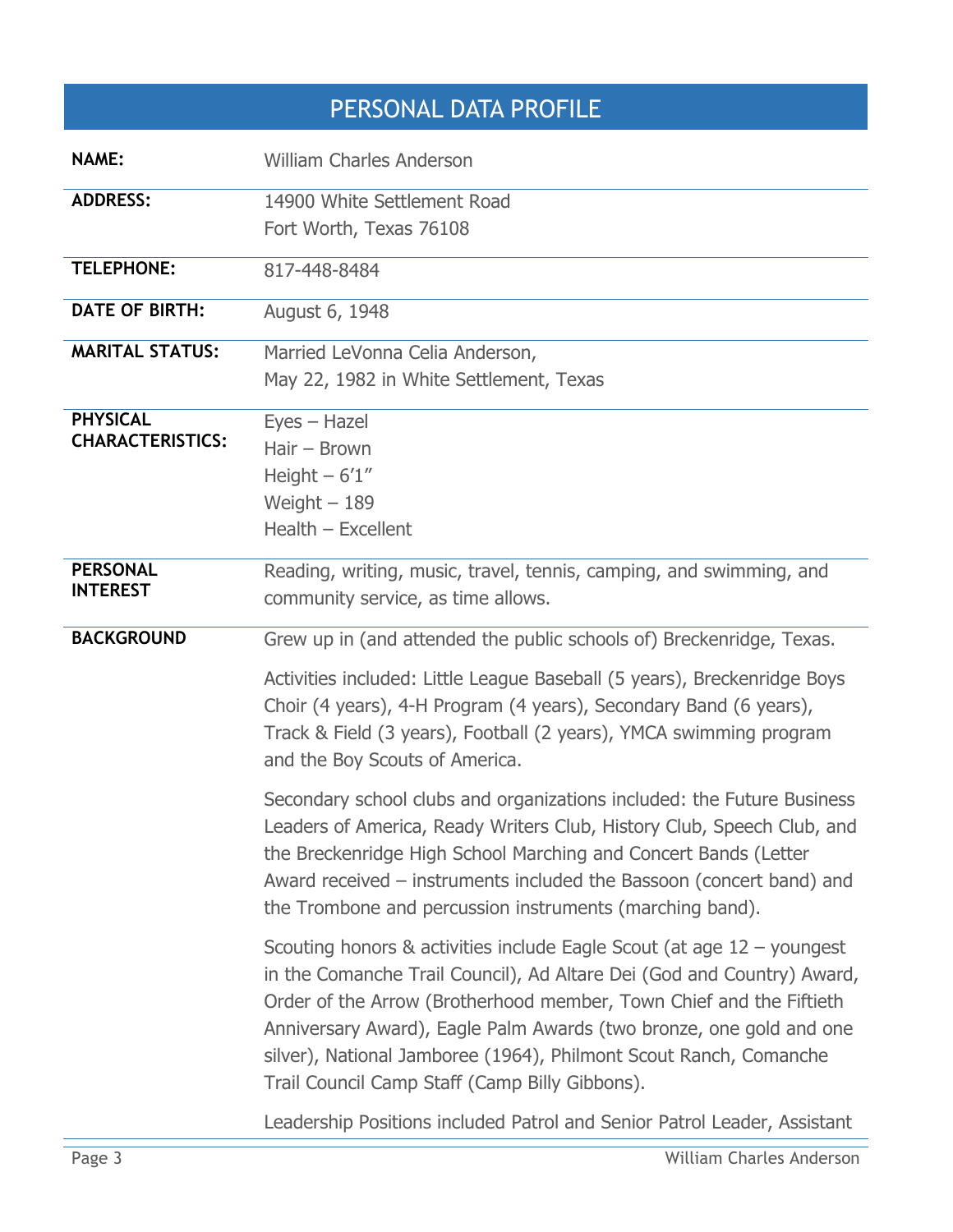|                                                                | to the Scoutmaster of African-American Troop 25 (assisted getting the<br>troop started in its first months and took the troop to its first council<br>camp for one week at Camp Billy Gibbons) and Assistant Scoutmaster<br>of Troop 17 in Breckenridge, Texas. Assistant Scoutmaster (1 year) and<br>Scoutmaster (2 years) of Troop 57 in Abilene, Texas.                                                                                                                                                                                                                      |
|----------------------------------------------------------------|---------------------------------------------------------------------------------------------------------------------------------------------------------------------------------------------------------------------------------------------------------------------------------------------------------------------------------------------------------------------------------------------------------------------------------------------------------------------------------------------------------------------------------------------------------------------------------|
|                                                                | National Rifle Association Awards: Promarksman, Marksman, Marksman<br>First Class, and Sharpshooter with first and second bars.                                                                                                                                                                                                                                                                                                                                                                                                                                                 |
|                                                                | Special: Creator and editor of the weekly newspaper column, "Scouting<br>Around" features in the Breckenridge American.                                                                                                                                                                                                                                                                                                                                                                                                                                                         |
| <b>CERTIFICATES AND</b><br><b>LICENSES</b>                     | Professional Administrator (1966 Plan)<br>Professional Supervisor<br>Professional High School - Speech<br><b>Provisional Elementary</b><br>Provisional High School - Speech<br>Provision High School - Government - Political Science<br>Certificate of Proficiency - Texas Teacher Appraisal System<br>Restricted Radiotelephone Operator Permit<br>Amateur Radio License: WD5BYM                                                                                                                                                                                              |
| <b>PROFESSIONAL</b><br><b>ORGANIZATIONS</b>                    | Association for Supervision and Curriculum Development<br>International Council for Elementary and Secondary School Philosophy<br><b>International Reading Association</b><br>National Association for Gifted Children<br><b>National Council for Social Studies</b><br><b>Texas Association for Gifted and Talented</b><br>Texas Association for Supervision and Curriculum Development<br>Texas Congress of Parents and Teachers (Honorary Life)<br><b>Texas State Reading Association</b><br>Texas State Teachers Association (Life)<br>The Council for Exceptional Children |
| RECOGNITION'S,<br><b>SERVICE AND</b><br><b>HONORS (SAMPLE)</b> | Member, University of Texas at Arlington Teacher Education<br>Governance Board and former member, Advisory<br>Council of the U.T.A. Local Cooperative Teacher Education<br>Council & Member, Practitioner Review Committee of<br>Program Requirements for the Preparation of School<br>Personnel for Initial Certificates and Endorsements                                                                                                                                                                                                                                      |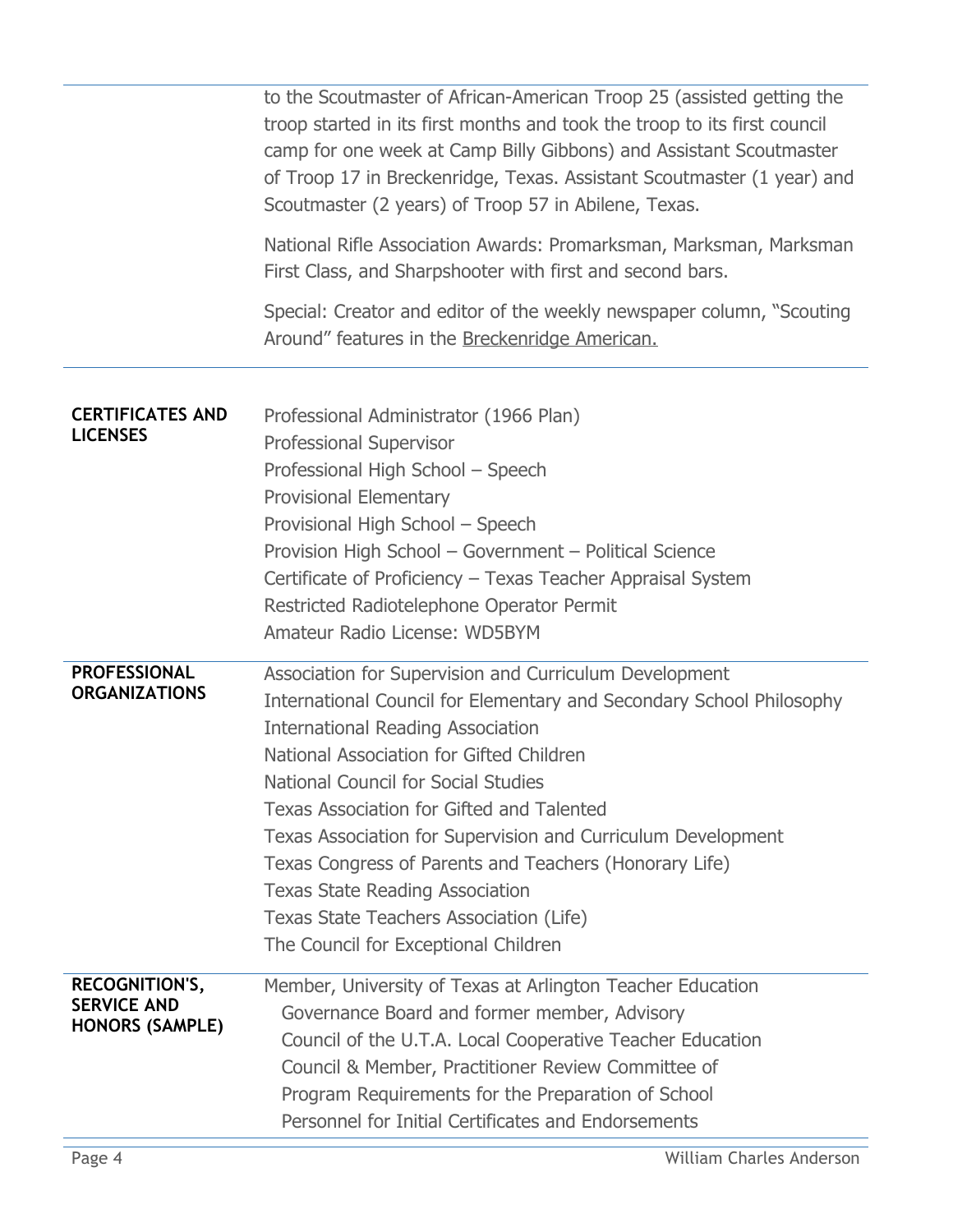| President, White Settlement Administrators Association               |
|----------------------------------------------------------------------|
| Delegate, State House of Delegates, Texas State Teacher              |
| Association                                                          |
| Member, Planning Committee for Implementing Television               |
| Programming for Tarrant County Schools using the Tarrant County      |
| Junior College I.T.F.S. Television System Founder, White             |
| Settlement Association for the Gifted and Talented                   |
| Recipient, 1981 Yearbook Dedication, West Elementary School          |
| Chairman, Committee for Academic Committee                           |
| Delegate, National Conventions, N.A.G.C.                             |
| Facilitator, Career Education Team for implementing of State Plan    |
| Founder, Everman Administrators Association                          |
| Member, General Steering Committee, Tarrant County Veterans Day      |
| Parade                                                               |
| Chairman, District Insurance Committee, W.S.I.S.D.                   |
| Nominee of E.I.S.D., Texas Curriculum Revision Committee             |
| Delegate, Conventions of the Texas Association for Supervision and   |
| <b>Curriculum Development</b>                                        |
| Member by invitation, Texas Education Agency State Plan Task Force   |
| for Gifted and Talented Education                                    |
| Member, T.E.A. Applications Review Panel for Exemplary Programs for  |
| <b>Gifted and Talented Students</b>                                  |
| Participant by invitation, T.E.A. National/State Leadership Training |
| Institute for the Gifted and Talented                                |
| Member, Region XI Task Force for Leadership Training Programs for    |
| the Gifted/Talented                                                  |
| Member, Statewide Secondary Exit Level Test Item Review Panel for    |
| the Texas Educational Assessment of Minimum Skills Program           |
| Member, Educational Specifications Committee, W.S.I.S.D.             |
| Sponsor, School User Agency of the Tarrant County Summer Youth       |
| <b>Employment Program</b>                                            |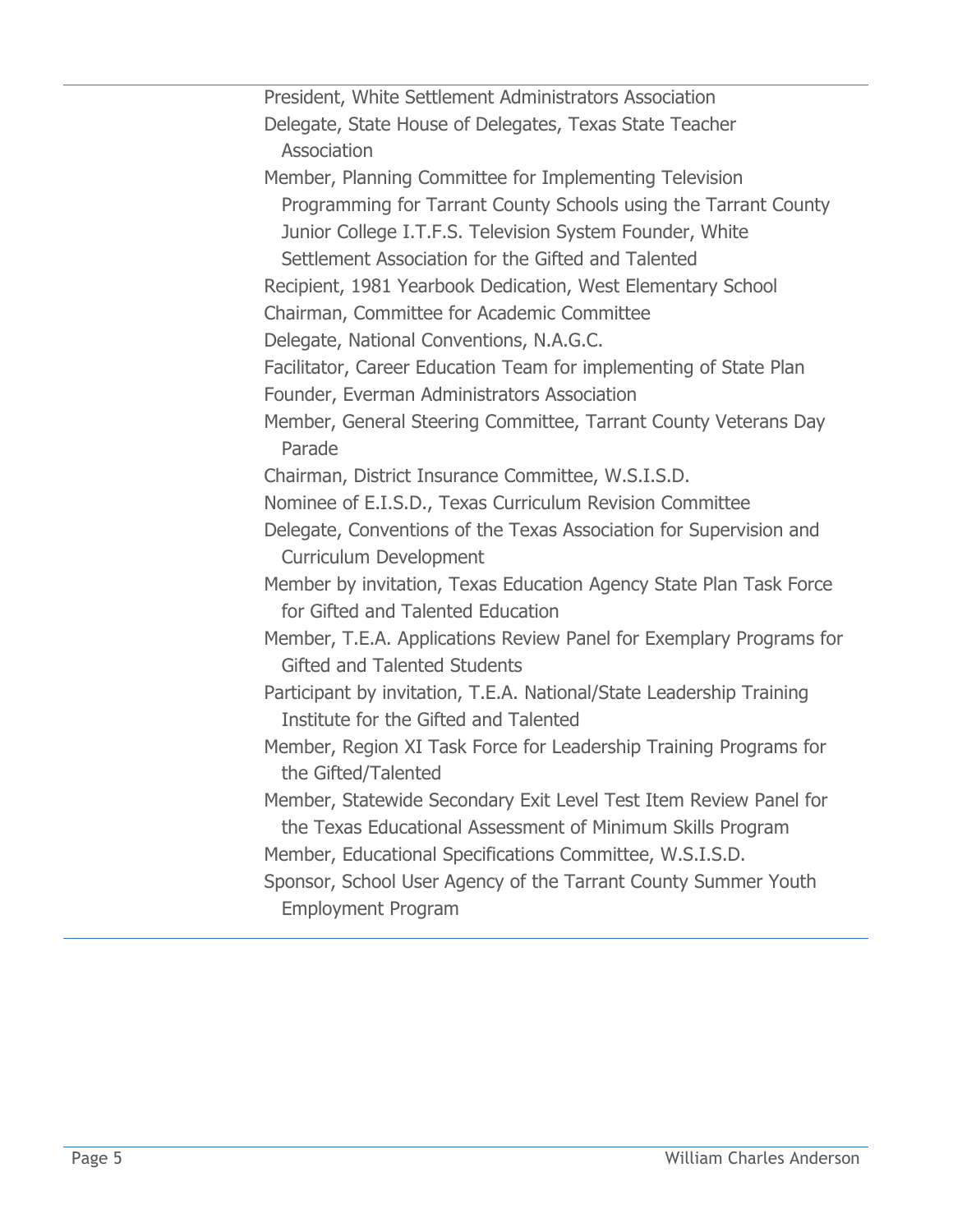### Educational Profile

#### BAYLOR UNIVERSITY, Waco, Texas 1973 – 1977

Doctor of Education degree, conferred on May 12, 1977 First major in Administration Second major in Curriculum Third major in Educational Psychology Graduate teaching fellowship Instructor in the History and Philosophy of Education Supervisor of student teachers Member of the Educational Research Association Member of the American Association of University Professors Member of Phi Delta Kappa, fraternity of professional educators Dissertation: A Survey of Programs for the Gifted and Talented in Texas Public Schools

ABILENE CHRISTIAN UNIVERSITY, Abilene Texas 1969 – 1973

Master of Education degree conferred on August 13, 1971

Major in Secondary Supervision

First resource area in American Studies

Second resource area in Speech

American Studies Fellowship

Academic Scholarship

Practicum in Supervision: secondary campuses of Abilene I.S.D

HARDIN-SIMMONS UNIVERSITY, Abilene, Texas 1968 - 1971

Bachelor of Science degree, Magna Cum Laude, conferred on May 18, 1970 First Major in Speech (with an emphasis in public address) Second Major in Political Science Nominated for the Rhodes Scholarship by President of the University, Dr. Elwin L. Skiles Dean's List / President's List / Honor Roll / Honor Scholarship (academic) Varsity Debate Team (two years) Elected Senior Class Representative to the Student Congress Elected President of Kappa Phi Omega, social fraternity Elected Student Representative to the Speech and Theater Department Member of Pi Gamma Mu, national social science honor society Member of Kappa Delta, national forensic society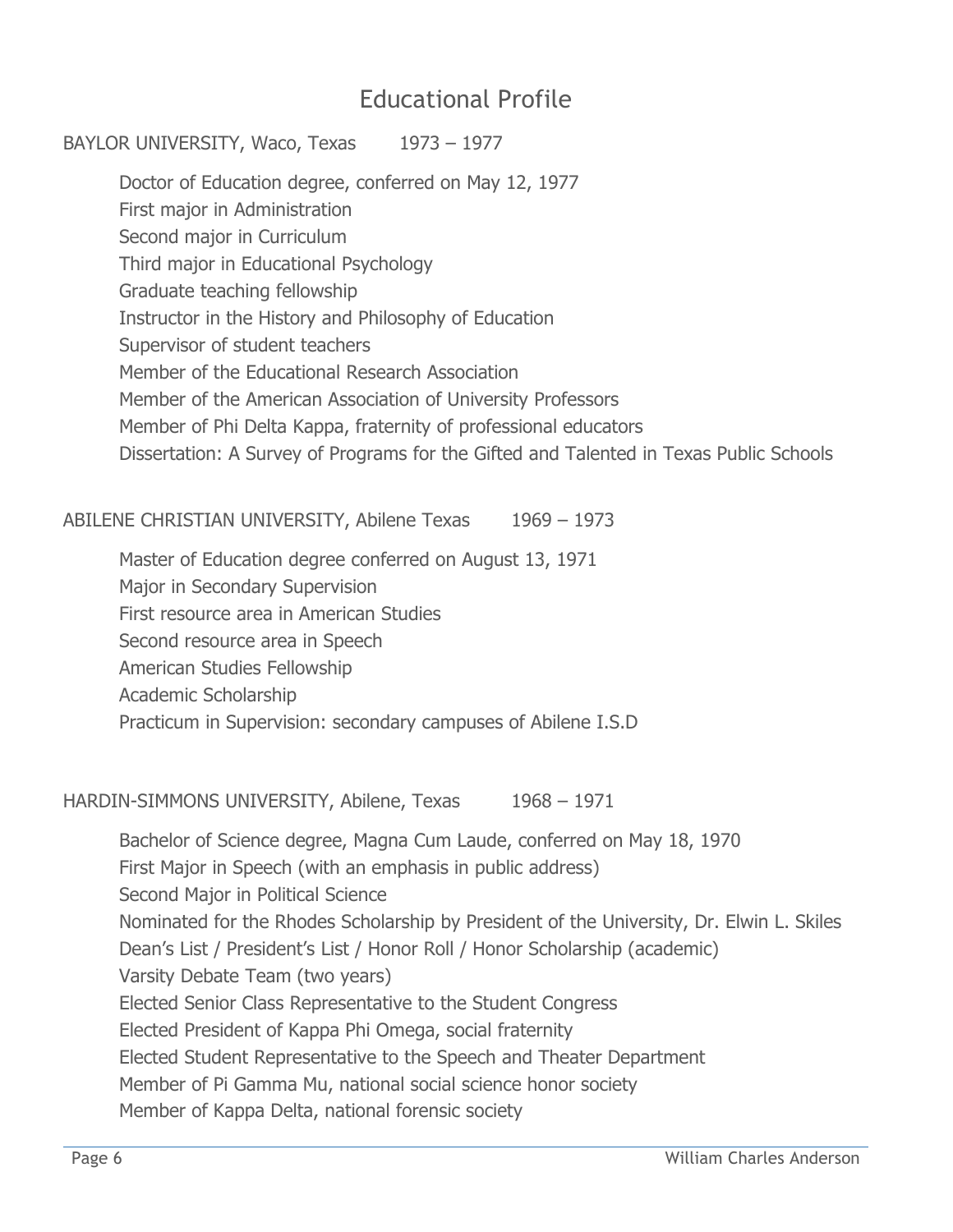Member of Alpha Chi, national honor society Student Teaching: Abilene High School

RANGER JUNIOR COLLEGE, Ranger, Texas 1966-1968

Associate in Arts degree, with High Honor, conferred on May 23, 1968 Salutatorian of the Class on 1968 President's List / Dean's List Elected to the Student Congress and Chair, Constitutional Revision Committee of the **Congress** Elected President of the Delta Kappa, social fraternity Member of Phi Theta Kappa, national junior college honor society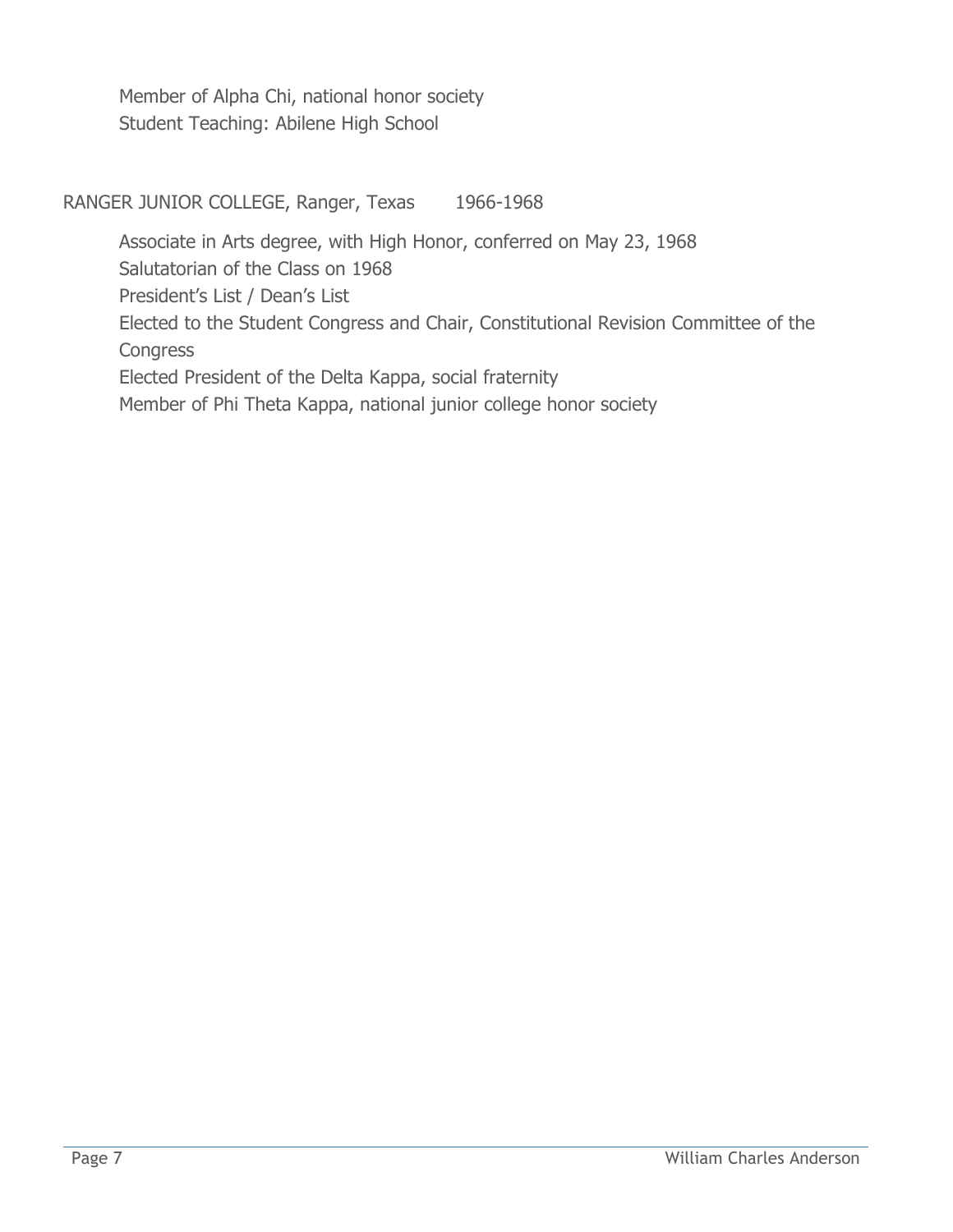## Community Service Profile

#### KIDS WHO CARD, Inc.

Member, Board of Directors, during its inception in 1995. This non-profit organization provides opportunities for children to receive training in the performing arts and to perform on stage both in the United States and abroad, improving international relations through the sister cities program.

#### LIONS CLUB

Past President, White Settlement Lions Club Member, Board of Directors Chairman, July 4 Celebration Committee (fundraiser) Member, Officer's Council, Zone 1, District 2-E2 Chairman, Student of the Year Committee Member, Lions International Foundation Member, Lions Organ and Eye Bank Member, Texas Lions League for Crippled Children Chairman, Committee on Bylaws

#### American Cancer Society

Past President, White Settlement-Westworth Village Unit First Vice-President Member, Board of Directors and Unit Delegate, District 28 Chairman, Send a Mouse to College Campaign

#### KIWANIS CLUB

Member (2 years), Westside Kiwanis Club Chairman, fundraiser in conjugation with western artist Renne Hughes Participant, other fundraising activities such as Octoberfest

#### PARENT-TEACHER ASSOCIATION

Honorary Life Member, Texas Congress of Parents and Teachers Honorary Life Member, West Elementary School Parent-Teacher Association Delegate, Texas Congress of Parents and Teachers Delegate, Tarrant County Council Other, involved in activities to raise money & provide in other ways for needy children and adults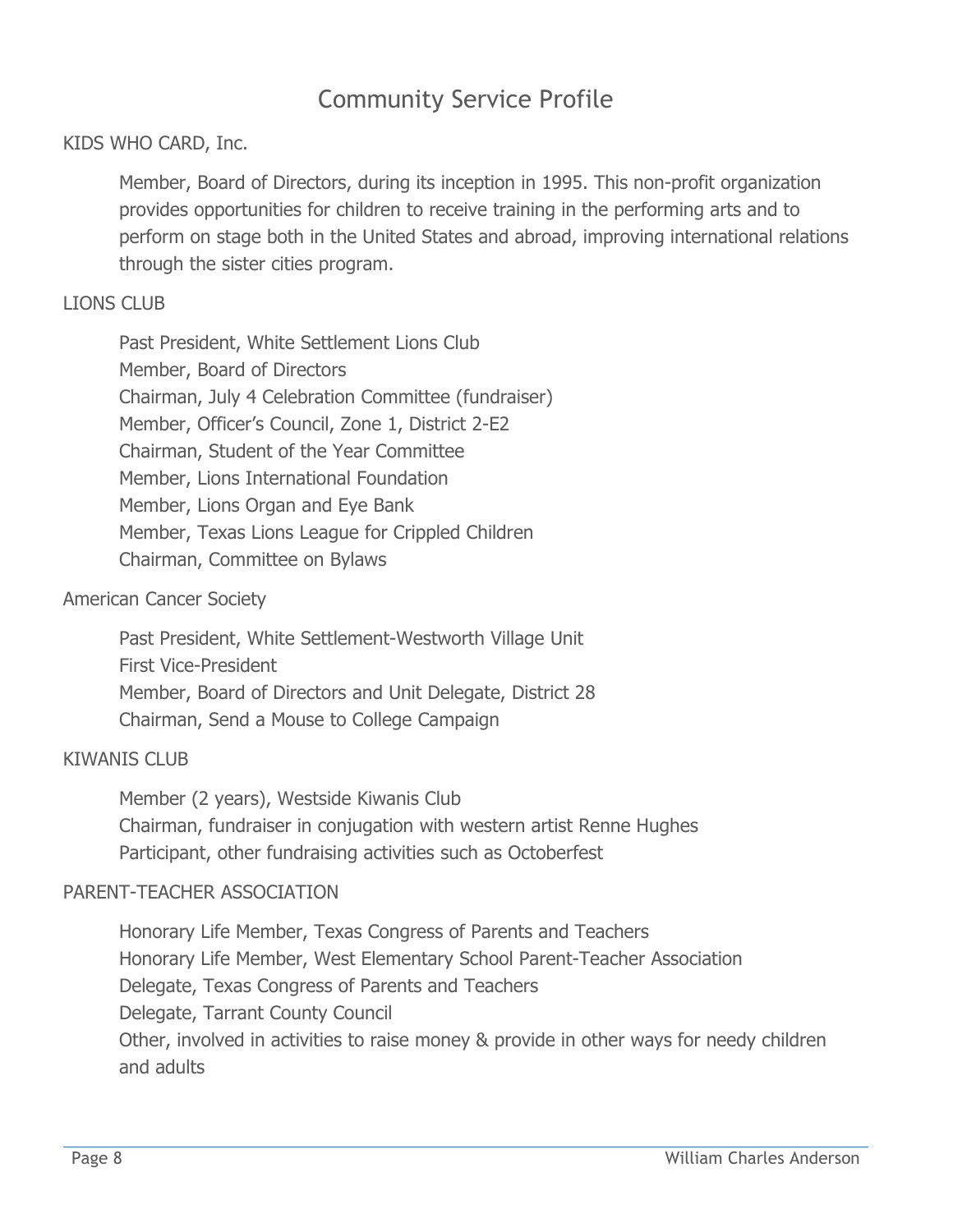### **OTHER**

Member, National Eagle Scout Association

Coordinator, Scholarship drive of the West Elementary Administrators and Teachers **Associations** 

Chairman, United Way Campaign of West Elementary School

Chairman, United Way Campaign of Everman I.S.D. (2 years)

Vice Chairman, United Way Campaign of Everman I.S.D. (2 years)

Presenter, for local civic and charitable organizations (see profile of workshops and presentations)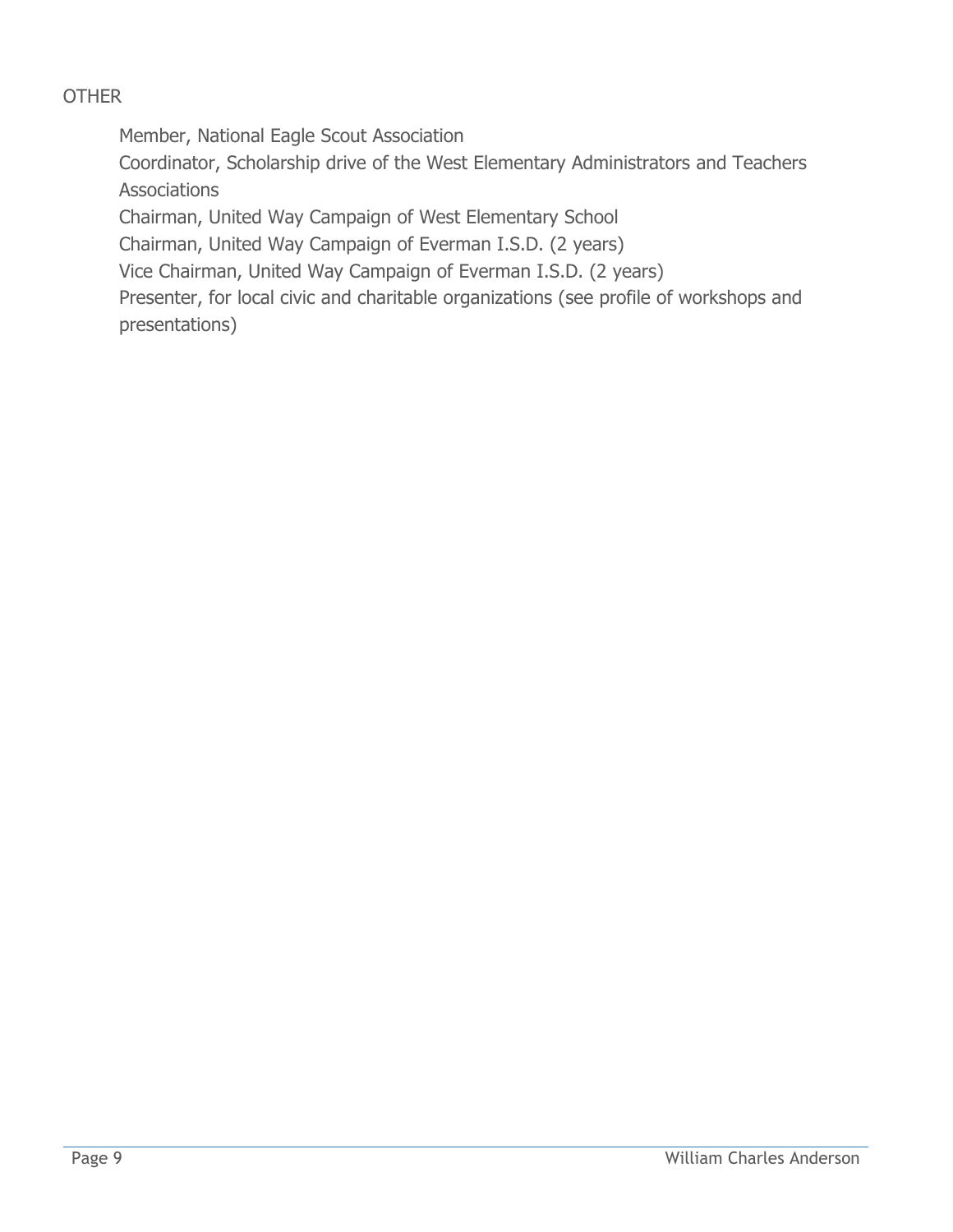### PROFILE OF SEMINARS &WORKSHOPS CONDUCTED (SAMPLE)

- 1. "New Directions for Early Childhood Education in the Public Schools," Texas Wesleyan Early Childhood Symposium, Texas Wesleyan University, Fort Worth, Texas
- 2. "Strategies for the District Improvement Planning Committee," Lipan I.S.D., Lipan, Texas
- 3. "The Dynamics and Implications of Test Interpretations," Lipan I.S.D., Lipan, Texas
- 4. "Strategies for Improving Test Scores," Instrutonal Advisory Committee, Everman I.S.D, Everman, Texas
- 5. "Planning and Implementing a Program for the Gifted and Talented," All Saints Parish Day School, White Settlement, Texas
- 6. "Providing for Priorities," District Goals Committee, Everman, Texas
- 7. "Tutorial Programs That Work," North Texas Regional School Board Workshop, Denton, Texas
- 8. "The Implications for Curriculum Changes Resulting from H.B.72 and H.B. 246," Parent Teacher Association, Roger Souder Elementary School, Everman, Texas
- 9. "Excellence and Achievement Through the Recognition of Academic Talent," Texas Christian University Chapter of Phi Delta Kappa, Fort Worth, Texas
- 10. "The Role of the Parent in Guiding the Gifted Child," Parent's Night, Everman Programs for the Gifted and Talented, Everman, Texas
- 11. "Curriculum Strategies for the Gifted and Talented Children," Address to the Coop Inservice of Burleson, Crowley, Everman, and Joshua school districts, Burleson, Teas
- 12. "Pencil It In An Update on Legislation," Tarrant County Council of the Parent-Teacher Association, Everman, Texas
- 13. "The Challenge of Tomorrow," White Settlement and Westworth Village Unit of the American Cancer Society, Fort Worth, Texas
- 14. "Basic Approaches to Differentiated Educational Programs." Breakfast Sertoma Club, Fort Worth, Texas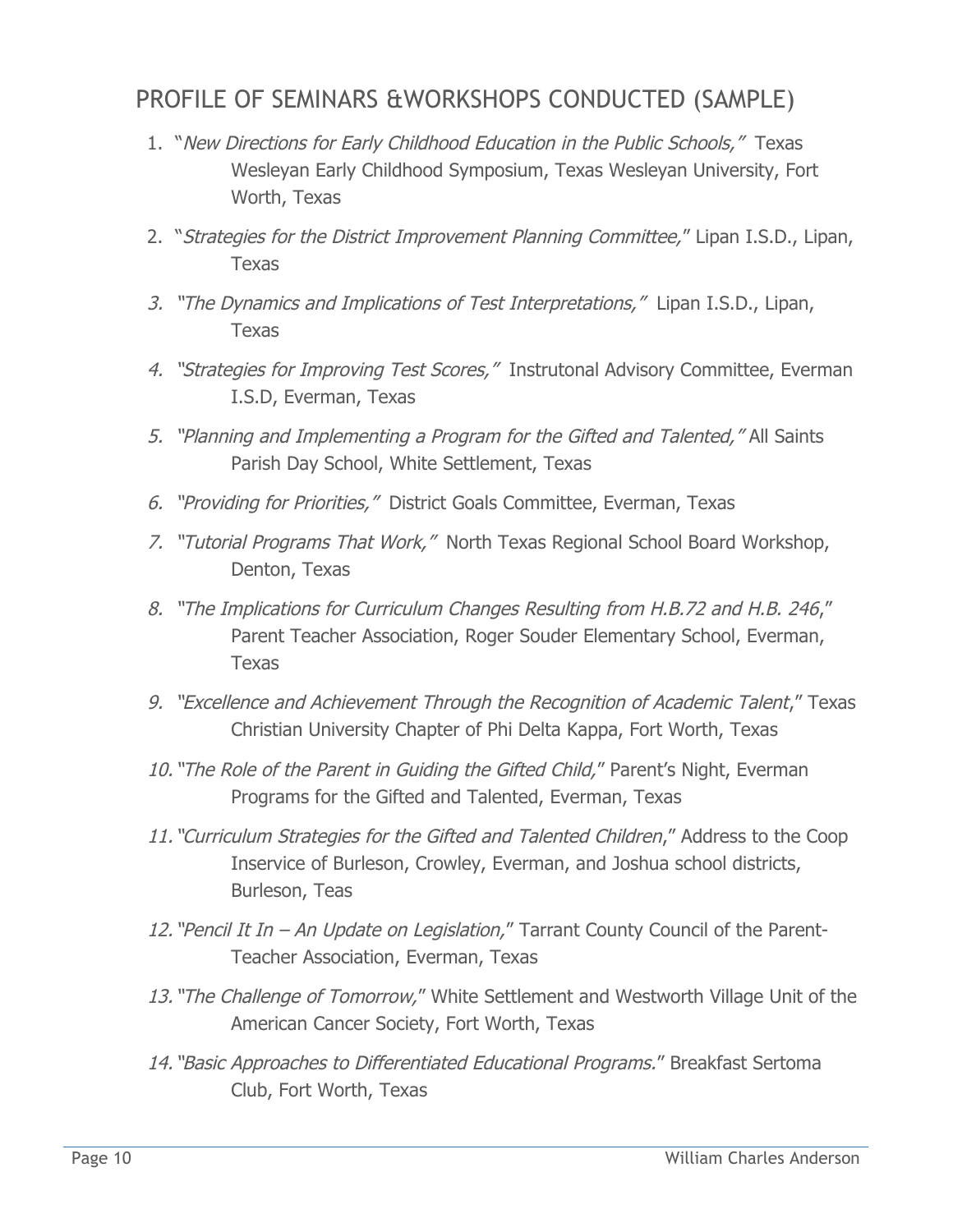- 15. "The Gifted Challenge: Perspectives on Educating the Gifted and Talented," Coop Inservice of Burleson, Crowley, Everman, and Joshua school districts, Crowley, Texas
- 16. "The Wasteland: Free Enterprise Education," Southside Kiwanis Club, Fort Worth, Texas
- 17. "An Experiential Model for Free Enterprise Education," Westside Kiwanis Club, Fort Worth, Texas
- 18. "Challenging the Gifted and Talented," Everman I.S.D. Inservice Program, Everman, Texas
- 19. "Priorities and Needs in Vocational Education," Everman Vocational Advisory Council, Everman, Texas
- 20. "Awareness as the Key to Appreciation," Environment Management Association, Fort Worth, Texas
- 21. "On the Biology of Learning," White Settlement Lions Club, Fort Worth, Texas
- 22. "Experience is the Greatest Teacher," U.S. Department of Labor Summer Youth Employment Program (C.E.T.A.) participants and parents, White Settlement, Texas
- 23. "Priorities in Educating the Gifted and Talented." White Settlement Association for the Gifted and Talented, White Settlement, Texas
- 24. "Welcoming Address," Spring Banguet of the Classroom Teachers Association and the Administrators Association of White Settlement, Fort Worth, Texas
- 25. "The Taxonomy of Education Objectives," White Settlement Board of Trustees, White Settlement, Texas
- 26. "A Look at Gifted Education," Spring Conference of the District XI Texas Elementary Principals and Supervisors Association, Haltom City Texas
- 27. "Current Trends in Public School Education," Masonic Lodge No. 1372, White Settlement, Texas
- 28. "The Gifted Student-The Gifted Teacher," Leadership Training Institute Program for the Gifted and Talented Education in Region XI, Education Service Center, Fort Worth, Texas
- 29. "The Role of the Secretary in Education," Fort Worth School of Business, Fort Worth, Texas